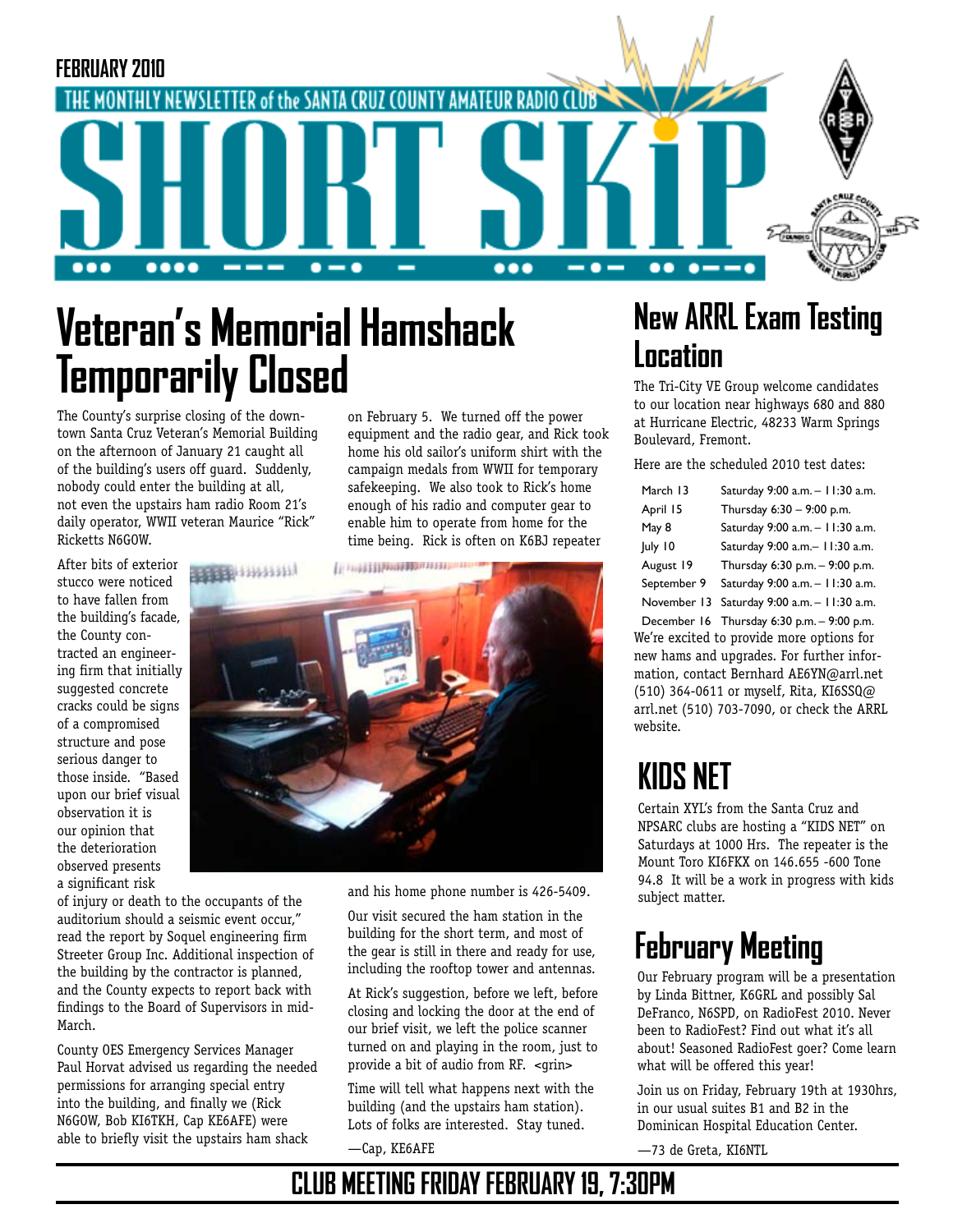# **My Life as an Inductance Nightless World**

My name is Coil and my cousins Res and Cap have said a few nice things about me but didn't say much about what I do for a living. Incidentally my parentage goes back to Joseph Henry (1797-1878), the American scientist who discovered electromagnetic induction independent of, and at about the same time as, Michael Faraday (1791-1867) in England.

Today the diminishing sizes of family members are Henries (H), milliHenries (mH), microHenries (uH), nanoHenries (nH). Simply put our mission in life is to exploit the properties of electro-magnetic induction.

Henry and Faraday discovered that when current in a conductor changes, a magnetic field, (aka Flux) is created which induces an emf (Voltage) in the conductor. This emf (termed a back-emf) opposes the emf that caused the current to change in the first place. Pretty weird and sounds self-defeating huh! You are probably wondering what on earth are we good for so please bear in mind, our magnetic fields can be energy resources in much the same way as electric fields are within capacitors.

The relative movement of a conductor and a magnetic field creates the emf, therefore if you rotate a loop of wire within a magnetic field (such as from a magnet) the mechanical energy of rotation generates electrical current that will flow in the loop. This finding was crucial to the development of generators and created the electric power industry. Conversely if electrical energy creates magnetic fields that threads a coil of wire having freedom to rotate, electrical energy will be converted to mechanical energy and hence we have the world of electric motors.

The property of inductance has a wide range of uses in electronics. We refer to our opposition to alternating current as inductive reactance. This is also measured in Ohms and usually designated as XL. XL is

# **Treasurer's Report**

The January 2010 Treasurer's Report presented to the Board of Directors showed that the SCCARC treasury had \$3589.16 in cash and bank accounts. The full Net Worth Report will be available for review at the February 19 Club meeting.

—Kathleen, KI6AIE

proportional to the amount of inductance and frequency so that  $XL = 2pi f L$  where f is in Hz and L is in Henries. It's simple, try calculating XL when f = 1 MHz and L=1 uH.. Did you get 6.28 Ohms?

As you know my name is Coil because most inductors involve coils of wire. The more turns of wire that are linked to magnetic flux the greater inductive reactance. Inductance is also influenced by other factors such as length and cross-sectional area. A most important way of increasing flux density is the use of magnetic materials. Types of iron have the property of permeability (called mu), which is a measure of their ability to increase and concentrate magnetic flux relative to air. A very popular component in electronics is a torroid core, (made from a mixture of iron powders), with a winding of copper wire. This is a very compact way to create inductance and retain the magnetic field.

Because inductive reactance is frequency sensitive, coils find many applications where it is important to filter wanted frequencies from unwanted frequencies. Without filters amateur radio wouldn't exist. For filters to function we need to collaborate with our cousin Cap who provides a complementary capacitive reactance and together we create the resonant circuits that filters often depend on; however we are not keen to have Cap straying around in our windings !. As for cousin Res, we pride ourselves on Quality which is designated by the letter Q and is the ratio of our reactance to resistance =  $(2 \pi f L)/R$ . Thus from the point of view of inductance, the less resistance involved in our coils the better we do our job.

This completes the stories introducing the three component families that provide the foundations for our hobby and indeed the whole world of electronics.

—Ron, W6WO



It's going to become a wireless world, here's a recent example of current research.

Wireless Sensors Anywhere Miniature sensors located in inaccessible places (such as inside a body) can use wireless communications powered by piezo-electric (Hams should know something about piezo-electricity) generators driven by microelectromechanical systems MEMS. The small amount (<<1 milliwatt ) of primary energy for the MEMS can come from radio isotopes or from vibrations harvested from the environment.

What applications of such sensing capability can you imagine ?

 $-W6WO$ 



**Images from January CAKE**



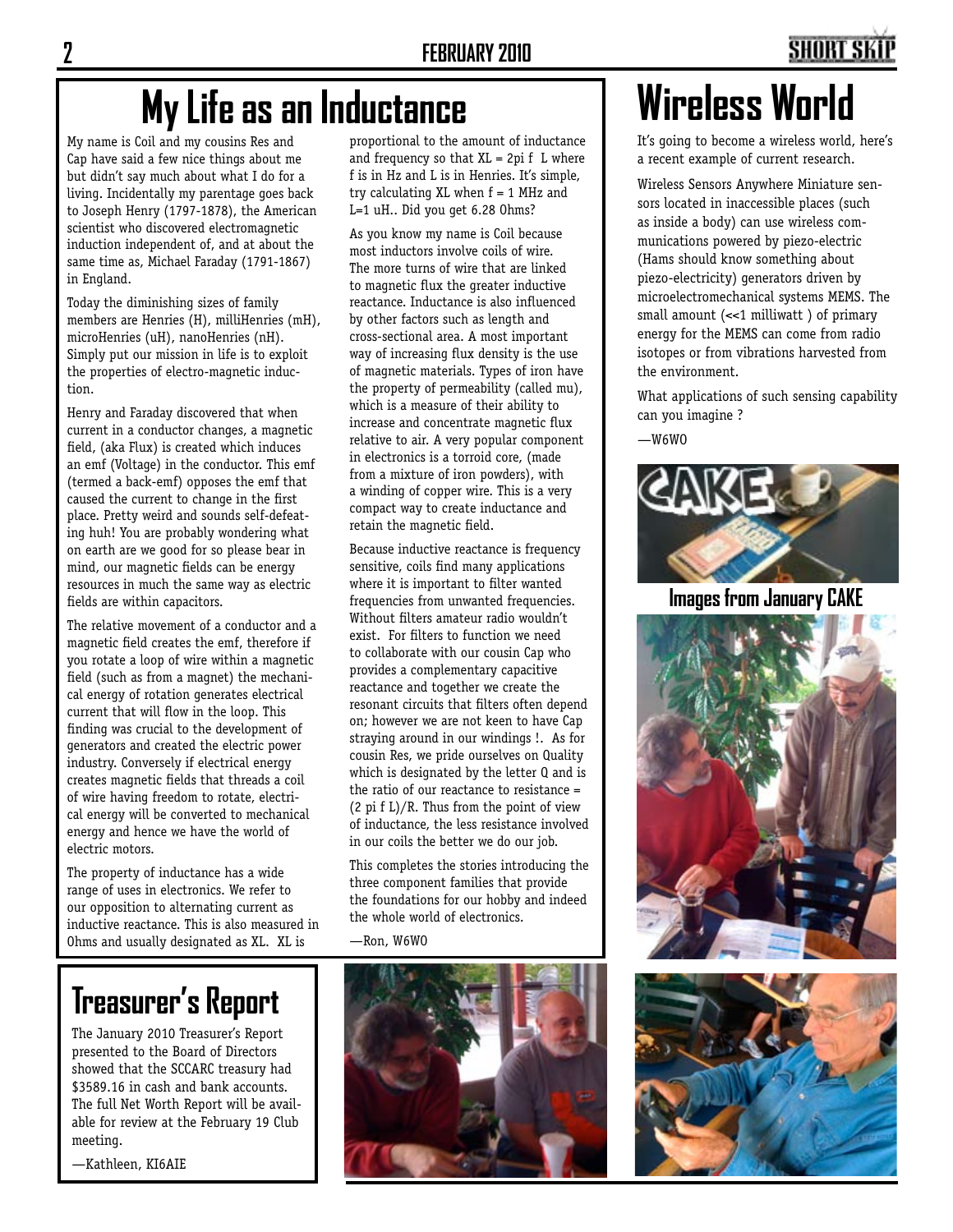### **SHORT SKIP**

# **MBARA's N6IJ A-Buzz with Activity**

In the past several months the Monterey Bay Amateur Radio Association (MBARA) membership has elected a new, energetic board that is working to bring the site back on-line. There are numerous challenges including deferred maintenance, off-line antennas, low membership engagement and low public involvement. The board has defined four general areas for work: Safety/ Aesthetics, Operations, Development and Administration.

Under Safety/Aesthetics, they have secured a 20m mono-band Yagi that had been precariously dangling by its feed line for almost a year. They are also evaluating securing the station's landmark log-periodic which has slipped off its mount. Many local volunteers have been cleaning the site up over the past year. Beyond the "unsightly radio stuff," the site now resembles a park, with picnic tables under the trees. While they're making the carpet more presentable immediately, painting the shack will need to wait until spring.

Bringing the site back to full radio operations also has its challenges. Right now they have two working HF antennas: the big Pro-67 multi-band beam (which is currently stuck beaming ENE) and the 1200' loop. The troubleshooting and repair of the big Pro-67's rotor is planned to start in late January. They'll be having a "Wire Antenna Day" in March to get their low band capabilities back up to snuff.

Club president, Donald (AE6RF) operated the Stew Perry Top Band Distance Challenge from the shack to get first-hand experience of the station's status and condition. Having a excellent station available is more and more important as a large percentage of hams now live in "antenna restricted areas." Donald's personal vision is to get enough quality antennas/gear online to permit two HF stations to operate at the same time. This will allow multi-two or single operator, two radio (SO2R) contesting from the site. They want N6IJ to again be a common entry in everybody's logs.

MBARA's membership has fallen from a high of 71 members so they're looking to both re-invigorate the current membership and engage the amateur community. They'll be sending out an "Introduction to N6IJ" flier



Our two club meetings were well attended on Friday night. Jerry Inman, AE6I, led off with the 6:30 PM ARES meeting. He had prepared a power point show pointing out the mission of ARES and its members. We were introduced to training opportunities for members: IS, NIMS and ARRL EC-001 on-the-air classes. Allan Handforth, AF6BO, offers CERT Training. He is a qualified instructor. Jerry Inman teaches CPR and First Aid and asked us to check in on the ARES, Public Service and club nets. He placed a special emphasis on developing Digital Communication capabilities.

Our newest club President, Bruce Hawkins, AC6DN, kicked off the regular club meeting. I counted about 35 members in attendance. Ron Skelton, W6WO, treated us to a fine electronics lecture on the topic of BALUNS. Ron's professional-level presentation was highly informative and delivered with his usual humor. Most of us are aware that BAL-UNS are transformers, but the lecture began with that and built up from there. Ron has done extensive experimentation with these circuits, reflecting his many years as an electronics engineer. He told us of his early years working with underwater transmission cables, terminating in a huge BALUN on shore. I wanted to ask him about the effects of surface current on the coax sheathing when buried in earth. I'll save that for the next CAKE meeting.

I was happy to see Scott King, AH6KL, again. He helps produce that very fine product put out by Elecraft. His job is customer

to the 200 closest non-member hams in February and hope to have an informational table at RadioFest in March. The schedule for pre-planned work parties/open houses hasn't settled out, but they'll have an informal open house in parallel with RadioFest. People can check out the site on their way home.

Finally, They're in the normal process of handing over the administrative details. Finalizing the 2010 budget/spending plan service and trouble shooting information and advice. We discussed piano playing, which we both enjoy. He and I suffered from a hindering affliction, Dupuytren's contractures. This is an odd contraction of the 4th and 5th fingers. We both had corrective surgery so we can tickle the ivories (now plastic!)with gusto.

Our Secretary, Kathleen, KI6AIE, celebrated her birthday on the club meeting night of the 15th. We all sang a few choruses of Happy Birthday for her. Gretta, KI6TKA, provided homemade cake for the occasion. It was very tasty!

It has been many, many years since I was stopped by a police officer. It's never any fun. On Mission Street last week on my way home from my piano lesson, I was pulled over. It was about 7:30 PM when I saw those dreaded blinking red lights behind me. Not speeding, no red light running, no known vehicle malfunctions. "Driver, please pull into that parking lot," was the order barked over the speakers. Under the harsh light of a spotlight shining through my rear window, visions of the "Cops" series on TV flashed through my mind. Would he slam me up against the hood of my car? Taze me, bro? Will I have to walk a chalk line or breathe into some tube? Have a blood sample drawn? Should I run? (I doubt that I could jump over those three-foot high fences.)

No I wasn't cuffed. I had my seat belt fastened, no cell phone in hand and was wearing my driving glasses. After showing my driver's license, organ donor ID, COSTCO club card, proof of insurance and registration he asked me what kind of a license plate was AB6XJ? I explained that it was my wife's ham radio call sign. He had not seen anything like that before. To further confuse things, his cop car computer did not come up with that license number. After about 20 minutes he deduced that the DMV had put a space between the last two characters to read, AB6X J. The police computer didn't match the DMV computer. I was released with no jail time served. Whew!

and schedule will take another month. Plus there seems to be a backlog of QSL cards to take care of. Nobody else has one of those, right?

So, while N6IJ has a number of challenges, they've got plans to meet them and have had a great deal of luck executing the plans they've already made. Please feel free to contact Donald Kerns (ae6rf@arrl.net) for further details...